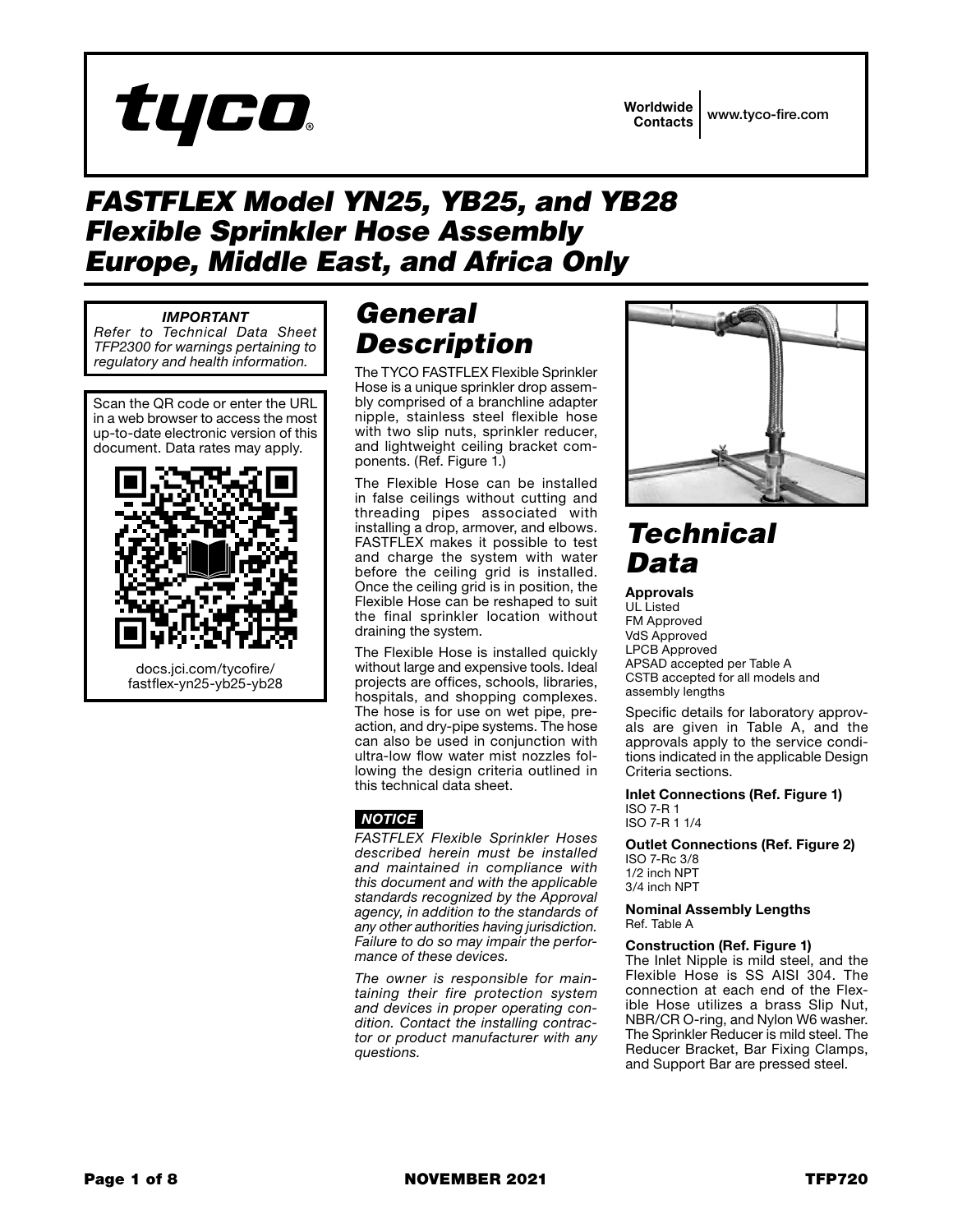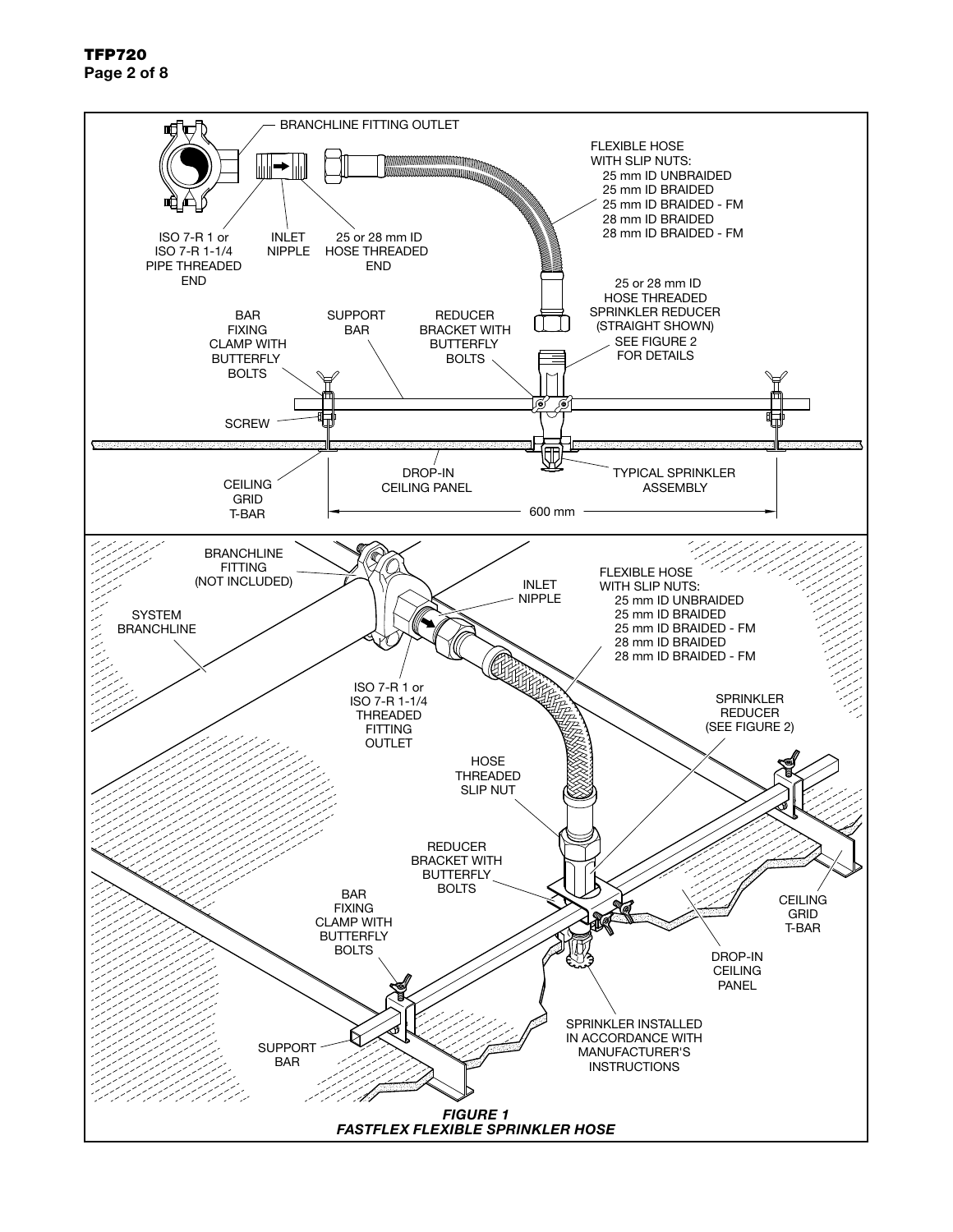### TFP720 Page 3 of 8

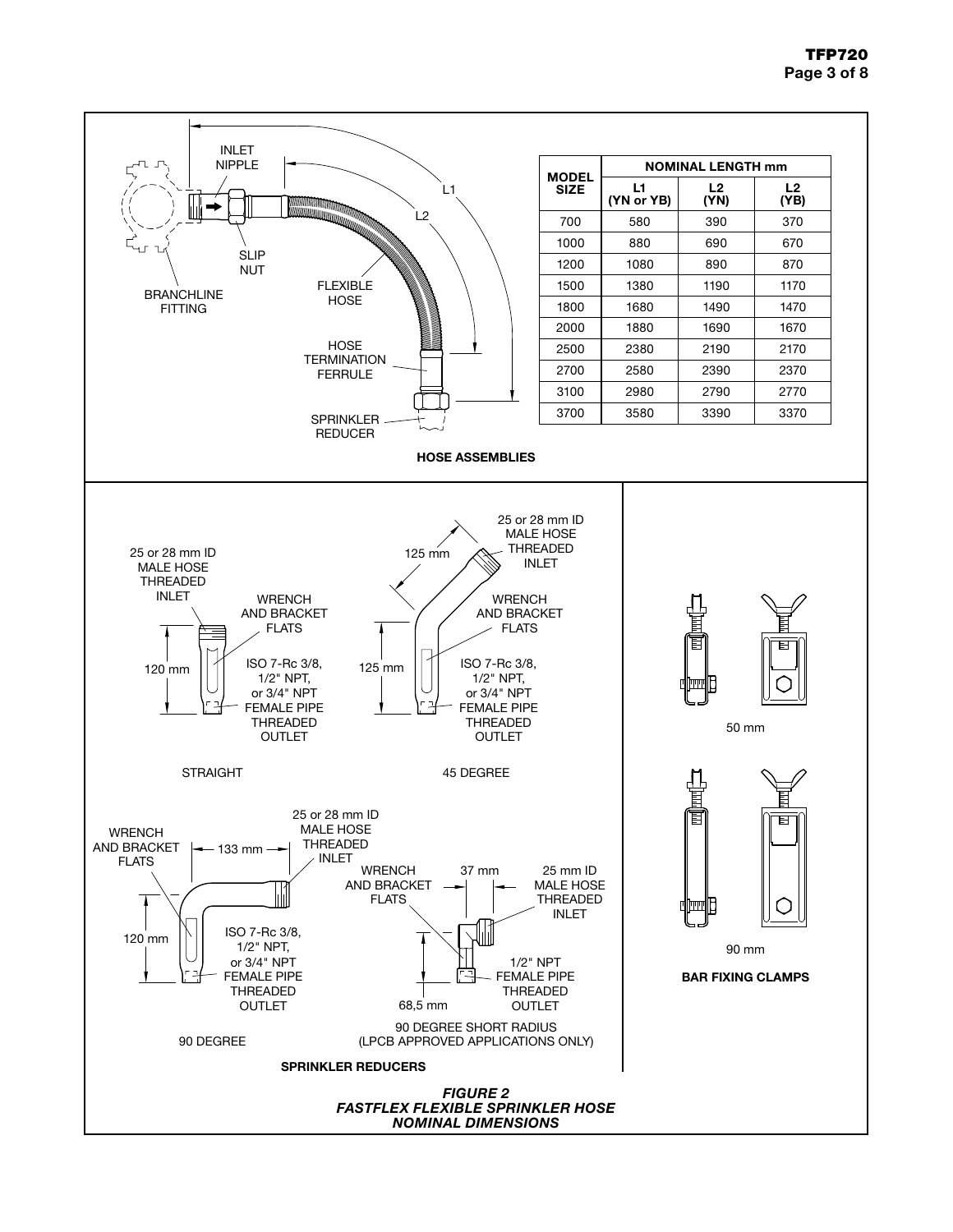## *UL - Design Criteria*

- Refer to Table A for Model, Nominal Assembly Length, and Sprinkler Reducer combinations
- Wet and dry pipe systems
- The hose and fittings have limited flexibility and are intended for direct connection to sprinklers in accordance with NFPA 13, 13D, or 13R
- Maximum service pressure of 13 bar
- Maximum K80 (5.6K) for 1/2 inch NPT sprinklers or maximum K115 (8.0K) for 3/4 inch NPT sprinklers
- Maximum ambient temperature of 107°C for Model YB28, or maximum ambient temperature of 148°C for Model YN25 and YB25
- These connections are designed for use in ceilings with grids that meet ASTM C 635 *(Standard Specification for the Manufacture, Performance, and Testing of Metal Suspension Systems for Acoustical Tile and Lay-in Panel Ceilings)* and ASTM C 636 *(Standard Practice for Installation of Metal Ceiling Suspension Systems for Acoustical Tile and Lay-in Panels)* referenced by IBC. The two structural classifications are Intermediate-Duty Systems and Heavy-Duty Systems. These connections have been approved for use in all Intermediate-Duty and Heavy-Duty structural classifications
- Minimum bend radius of 76 mm
- UL Friction Loss as follows:

|                                |                                                          | Max. | <b>YN25</b><br>and<br><b>YB25</b>                                           | <b>YB28</b>                                                                 |  |  |  |
|--------------------------------|----------------------------------------------------------|------|-----------------------------------------------------------------------------|-----------------------------------------------------------------------------|--|--|--|
| Assembly<br>Length<br>in<br>mm | Outlet   Number<br>(NPT)<br>of 90°<br>Bends <sup>1</sup> |      | <b>Equivalent</b><br>Length<br>of DN25<br>Sch. 40 Pipe<br>$C = 120$<br>in m | <b>Equivalent</b><br>Length<br>of DN25<br>Sch. 40 Pipe<br>$C = 120$<br>in m |  |  |  |
|                                | $\overline{c}$<br>1/2                                    |      | 6,7                                                                         | 4,3                                                                         |  |  |  |
| 700                            | 3/4                                                      | 2    | 8,5                                                                         | 5,5                                                                         |  |  |  |
| 1000                           | 1/2                                                      | 3    | 11,9                                                                        | 8,2                                                                         |  |  |  |
|                                | 3/4                                                      | 3    | 16,5                                                                        | 10,7                                                                        |  |  |  |
| 1200                           | 1/2                                                      | 3    | 17,1                                                                        | 9,4                                                                         |  |  |  |
|                                | 3/4                                                      | 3    | 19,2                                                                        | 12,5                                                                        |  |  |  |
| 1500                           | 1/2                                                      | 3    | 18,0                                                                        | 13,1                                                                        |  |  |  |
|                                | 3/4                                                      | 3    | 22,6                                                                        | 12,8                                                                        |  |  |  |
| 1800                           | 1/2                                                      | 3    | 20,4                                                                        | 14,9                                                                        |  |  |  |
|                                | 3/4                                                      | 3    | 22,6                                                                        | 13,1                                                                        |  |  |  |

NOTE

1. Information in this column indicates the maximum number of allowable bends and hoses are installed with at least one bend.

# *FM - Design Criteria*

- Refer to Table A for Model, Nominal Assembly Length, and Sprinkler Reducer combinations
- Wet pipe, pre-action, and dry-pipe systems
- Maximum service pressure of 12 bar
- Maximum K80 (5.6K) for 1/2 inch NPT sprinklers or maximum K115  $(8.0K)$  for all 3/4 inch NPT sprinklers<sup>\*</sup>
	- \*Exception: Maximum K242 (16.8K) for 3/4 inch NPT sprinklers with Model YB28
- Maximum ambient temperature of 107°C for Model YB25 and YB28
- Minimum ambient temperature of –40°C for Model YB25 and YB28 for use in dry pipe systems
- These connections are designed for use in ceilings with grids that meet ASTM C 635 *(Standard Specification for the Manufacture, Performance, and Testing of Metal Suspension Systems for Acoustical Tile and Lay-in Panel Ceilings)* and ASTM C 636 *(Standard Practice for Installation of Metal Ceiling Suspension Systems for Acoustical Tile and Lay-in Panels)* referenced by IBC. The two structural classifications are: Intermediate-Duty Systems and Heavy-Duty Systems. These connections have been approved for use in all Intermediate-Duty and Heavy-Duty structural classifications
- Minimum bend radius of 152 mm for Model YB28 or 203 mm for Model YB25

|                                |                                                                                                                         |   | YB25<br><b>YB28</b> |                                                                             |  |  |  |
|--------------------------------|-------------------------------------------------------------------------------------------------------------------------|---|---------------------|-----------------------------------------------------------------------------|--|--|--|
| Assembly<br>Length<br>in<br>mm | Equivalent<br>Max.<br>Length<br>Outlet Number<br>of DN25<br>of $90^\circ$<br>(NPT)<br><b>Bends</b><br>$C = 120$<br>in m |   | Sch. 40 Pipe        | <b>Equivalent</b><br>Length<br>of DN25<br>Sch. 40 Pipe<br>$C = 120$<br>in m |  |  |  |
| 700                            | 1/2                                                                                                                     | 1 | 14.1                | 7,7                                                                         |  |  |  |
|                                | 3/4                                                                                                                     | 1 | 11,9                | 6,0                                                                         |  |  |  |
| 1000                           | 1/2                                                                                                                     | 1 | 16,4                | 12,2                                                                        |  |  |  |
|                                | 3/4                                                                                                                     | 1 | 13,8                | 10,4                                                                        |  |  |  |
| 1200                           | 1/2                                                                                                                     | 2 | 22,4                | 15,2                                                                        |  |  |  |
|                                | 3/4                                                                                                                     | 2 | 19,6                | 13,4                                                                        |  |  |  |
| 1500                           | 1/2                                                                                                                     | 3 | 27,4                | 17,6                                                                        |  |  |  |
|                                | 3/4                                                                                                                     | 3 | 26,4                | 16,1                                                                        |  |  |  |
| 1800                           | 1/2                                                                                                                     | 4 | 34,4                | 20,0                                                                        |  |  |  |
|                                | 3/4                                                                                                                     | 4 | 32,0                | 18,7                                                                        |  |  |  |

• FM Friction Loss for YB25 and YB28: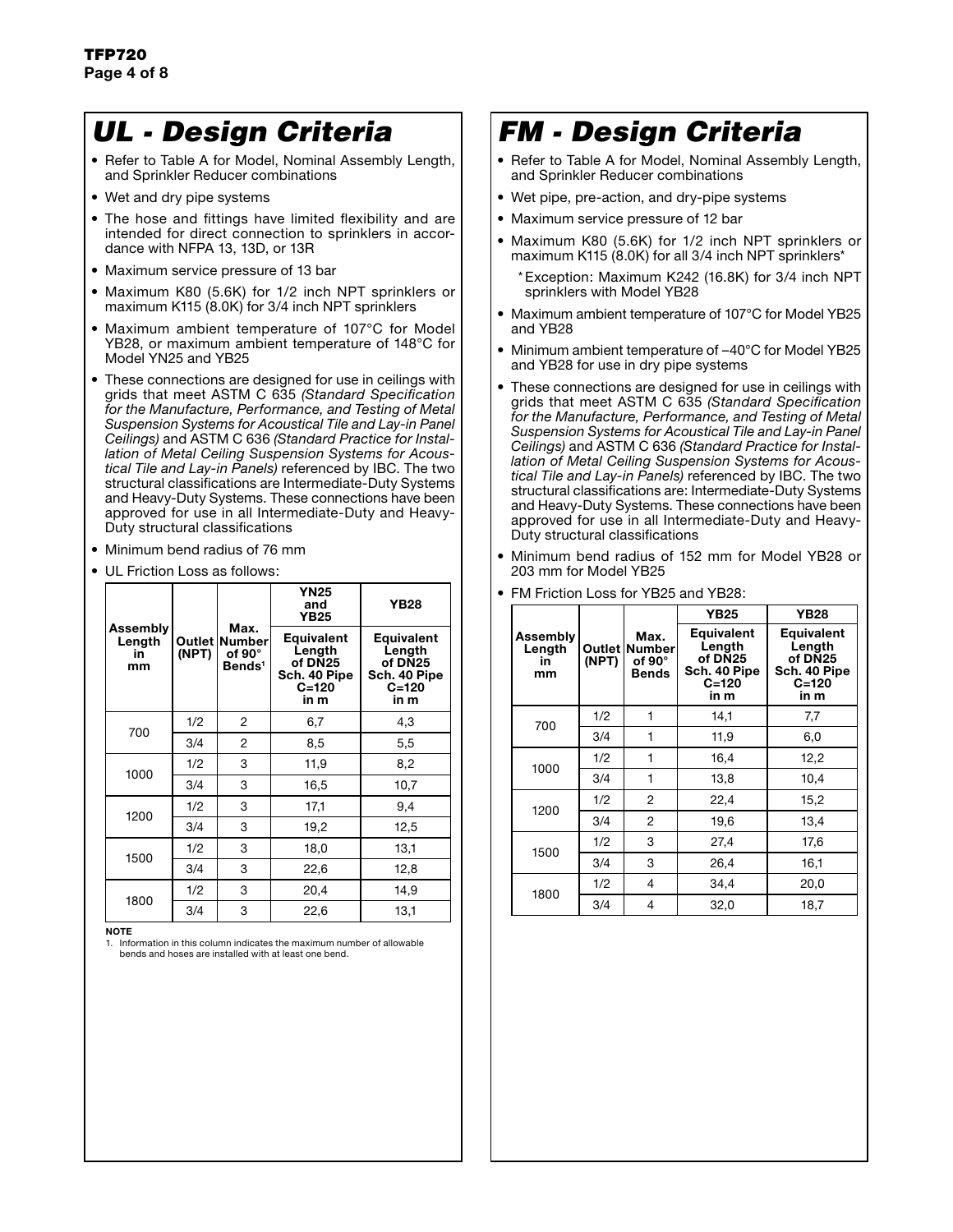## *VdS - Design Criteria*

- Refer to Table A for Model, Nominal Assembly Length, and Sprinkler Reducer combinations
- Wet-pipe systems only
- Maximum service pressure of 16 bar
- Pendent sprinklers with nominal K57, K80, or K115
- Maximum ambient temperature of 107°C for YB25 and YB28
- Approved for use only in the following suspended ceilings:

Odenwald Systems: S3 and S15

Richter Systems: 11.1 – 11.5

Armstrong Systems: Board and Tegular with panel type "Prima Sahara"

API Systems: 15/38, 24/38, 24/60, 35/38, and 35/60 with panel type of a.m.

- VdS Friction Loss
- For compensation of pressure loss, the nominal assembly length is to be multiplied by 12. The resulting length will provide pressure drop in equivalent length DN20  $(26, 9 \times 2, 3 \text{ mm})$  seamless metal tube per DIN 2448
- Add 2,3 m when using a 45° or 90° sprinkler reducer
- Minimum bend radius of 55 mm
- The tube assembly may not have more than one 90° bend or four 15° bends

# *LPCB - Design Criteria*

- Refer to Table A for Model, Nominal Assembly Length, and Sprinkler Reducer combinations
- Wet-pipe systems only
- Maximum service pressure of 16 bar
- Sprinklers with nominal K57, K80, or K115
- Maximum ambient temperature of 148 °C for YN25
- Approved as a Type 2 hose of moderate flexibility in accordance with LPS 1261. The Flexible Hose may be used in applications where little or no differential movement between the two ends is expected after installation, for example, the supply to single sprinklers in suspended ceilings
- Approved for the following locations:

| Assembly<br>Length<br>(mm) | Pre-Calculated Pre-Calculated Hydraulically<br><b>Town Mains</b> | <b>Pumps</b> | Fully<br><b>Calculated</b> |
|----------------------------|------------------------------------------------------------------|--------------|----------------------------|
| Up to 700                  | Yes                                                              | Yes          | Yes                        |
| Up to 1200                 | No                                                               | Yes          | Yes                        |
| Up to 1800                 | No                                                               | No           | Yes                        |

- All pipe work supplying FASTFLEX in pre-calculated systems shall be sized as distribution mains
- In suspended ceiling, FASTFLEX must be installed in accordance with this data sheet
- In suspended ceiling, the sprinkler reducer must be connected to the ceiling support system with the brackets supplied. For other applications, the installer must supply brackets to ensure the sprinkler is secure
- Minimum bend radius of 55 mm
- LPCB Friction Loss for YN25 as follows:

| Assembly<br>Length<br>(mm) | Number<br>of $90^\circ$<br><b>Bends</b> | <b>Equivalent</b><br>$L$ ength <sup>1</sup><br>of DN25<br>Sch. 40 Pipe<br>$C = 120$<br>(m) |  |  |  |  |  |
|----------------------------|-----------------------------------------|--------------------------------------------------------------------------------------------|--|--|--|--|--|
| 700                        | 2                                       | 8,9                                                                                        |  |  |  |  |  |
| 1000                       | 2                                       | 13,5                                                                                       |  |  |  |  |  |
| 1200                       | 2                                       | 11,9                                                                                       |  |  |  |  |  |
| 1500                       | 2                                       | 18,7                                                                                       |  |  |  |  |  |
| 1800                       | 3                                       | 24,7                                                                                       |  |  |  |  |  |

NOTE

1. Add 2,3 m when using a 45° or 90° sprinkler reducer.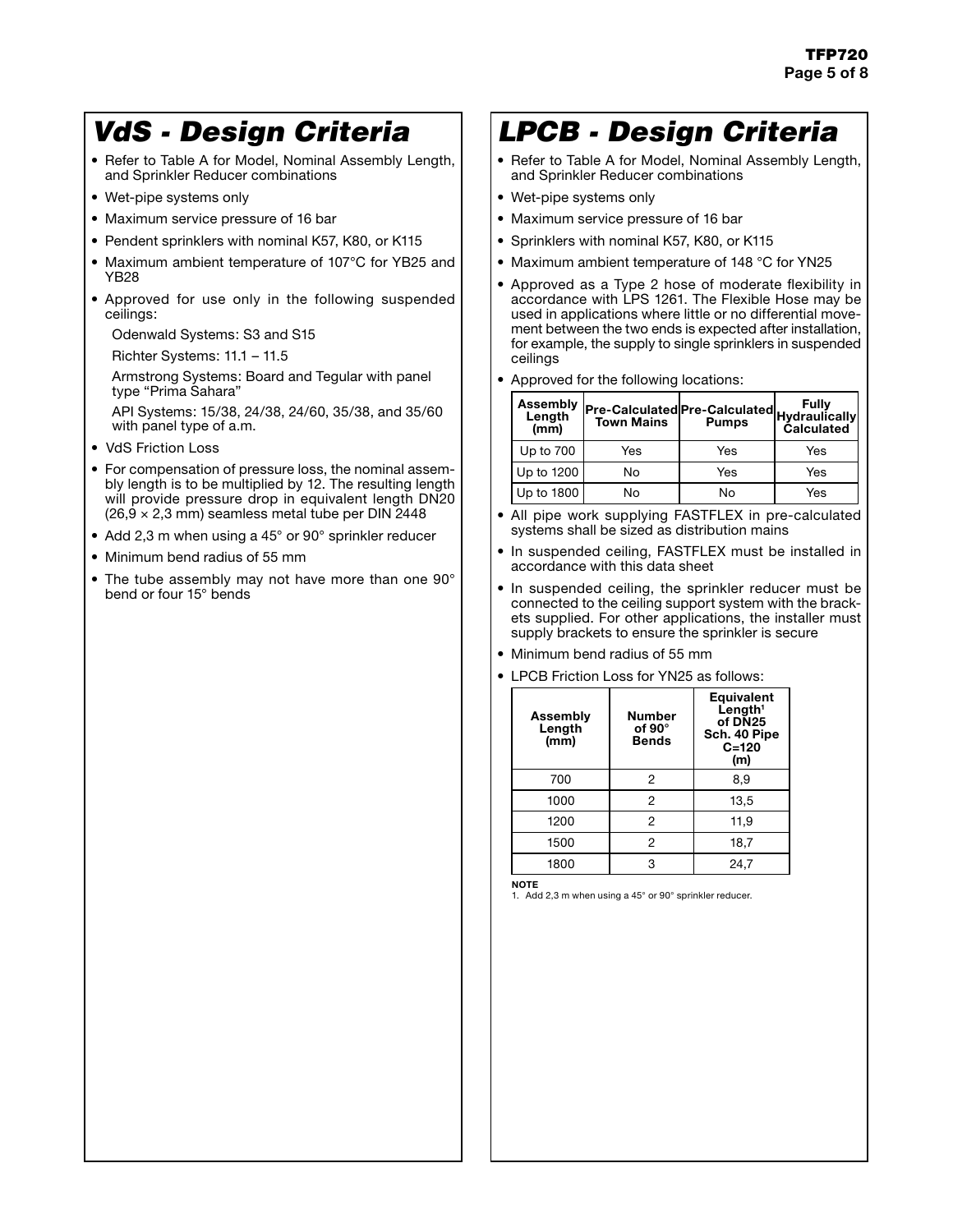|           |                   |                    |                                            | <b>LPCB</b>                             |            |                                            | <b>VdS</b>                              |            |                                            | <b>FM</b>                               |            |              | UL <sup>1</sup>                     |            |                                            | APSAD <sup>2</sup> |            |
|-----------|-------------------|--------------------|--------------------------------------------|-----------------------------------------|------------|--------------------------------------------|-----------------------------------------|------------|--------------------------------------------|-----------------------------------------|------------|--------------|-------------------------------------|------------|--------------------------------------------|--------------------|------------|
| Model     | <b>Type</b>       | Assembly<br>Length | 50 and 90 mm<br><b>Bar Fixing</b><br>Clamp |                                         |            | 50 and 90 mm<br><b>Bar Fixing</b><br>Clamp |                                         |            | 50 and 90 mm<br><b>Bar Fixing</b><br>Clamp |                                         |            |              | 50 mm<br><b>Bar Fixing</b><br>Clamp |            | 50 and 90 mm<br><b>Bar Fixing</b><br>Clamp |                    |            |
|           |                   | (mm)               |                                            | <b>Sprinkler</b><br><b>Reducer Type</b> |            |                                            | <b>Sprinkler</b><br><b>Reducer Type</b> |            |                                            | <b>Sprinkler</b><br><b>Reducer Type</b> |            |              | Sprinkler<br><b>Reducer Type</b>    |            | <b>Sprinkler</b><br><b>Reducer Type</b>    |                    |            |
|           |                   |                    | $0^{\circ}$                                | $45^{\circ}$                            | $90^\circ$ | $0^{\circ}$                                | 45°                                     | $90^\circ$ | $0^{\circ}$                                | $45^{\circ}$                            | $90^\circ$ | $0^{\circ}$  | $45^{\circ}$                        | $90^\circ$ | 0°                                         | $45^{\circ}$       | $90^\circ$ |
| YN25-700  | Un-braided        | 700                | ✓                                          | ✓                                       | ✓          |                                            |                                         |            |                                            |                                         |            | ✓            |                                     |            | ✓                                          |                    |            |
| YN25-1000 | Un-braided        | 1000               |                                            | ✓                                       | ✓          |                                            |                                         |            |                                            |                                         |            |              |                                     |            | ✓                                          |                    |            |
| YN25-1200 | Un-braided        | 1200               | ✓                                          | √                                       | √          |                                            |                                         |            |                                            |                                         |            | √            |                                     |            | √                                          |                    |            |
| YN25-1500 | Un-braided        | 1500               |                                            | √                                       | ✓          |                                            |                                         |            |                                            |                                         |            | √            |                                     |            | ✓                                          |                    |            |
| YN25-1800 | Un-braided        | 1800               | ✓                                          | ✓                                       | √          |                                            |                                         |            |                                            |                                         |            | ✓            |                                     |            |                                            |                    |            |
| YN25-2000 | Un-braided        | 2000               |                                            |                                         |            |                                            |                                         |            |                                            |                                         |            |              |                                     |            |                                            |                    |            |
| YN25-2500 | Un-braided        | 2500               |                                            |                                         |            |                                            |                                         |            |                                            |                                         |            |              |                                     |            |                                            |                    |            |
| YN25-2700 | Un-braided        | 2700               |                                            |                                         |            |                                            |                                         |            |                                            |                                         |            |              |                                     |            |                                            |                    |            |
| YN25-3100 | Un-braided        | 3100               |                                            |                                         |            |                                            |                                         |            |                                            |                                         |            |              |                                     |            |                                            |                    |            |
| YN25-3700 | Un-braided        | 3700               |                                            |                                         |            |                                            |                                         |            |                                            |                                         |            |              |                                     |            |                                            |                    |            |
| YB25-700  | <b>Braided</b>    | 700                |                                            |                                         |            |                                            | ✓                                       | ✓          |                                            |                                         |            | ✓            |                                     |            |                                            |                    |            |
| YB25-1000 | <b>Braided</b>    | 1000               |                                            |                                         |            |                                            | ✓                                       | ✓          |                                            |                                         |            |              |                                     |            |                                            |                    |            |
| YB25-1200 | <b>Braided</b>    | 1200               |                                            |                                         |            |                                            | ✓                                       | ✓          |                                            |                                         |            | √            |                                     |            |                                            |                    |            |
| YB25-1500 | <b>Braided</b>    | 1500               |                                            |                                         |            | ✓                                          | ✓                                       | ✓          |                                            |                                         |            | ✓            |                                     |            |                                            |                    |            |
| YB25-1800 | <b>Braided</b>    | 1800               |                                            |                                         |            |                                            | ✓                                       | ✓          |                                            |                                         |            | ✓            |                                     |            |                                            |                    |            |
| YB25-2000 | <b>Braided</b>    | 2000               |                                            |                                         |            | ✓                                          | √                                       | ✓          |                                            |                                         |            |              |                                     |            |                                            |                    |            |
| YB25-2500 | <b>Braided</b>    | 2500               |                                            |                                         |            |                                            | ✓                                       | ✓          |                                            |                                         |            |              |                                     |            |                                            |                    |            |
| YB25-700  | Braided-FM        | 700                |                                            |                                         |            |                                            |                                         |            | ✓                                          |                                         |            |              |                                     |            |                                            |                    |            |
| YB25-1000 | <b>Braided-FM</b> | 1000               |                                            |                                         |            |                                            |                                         |            | √                                          |                                         |            |              |                                     |            |                                            |                    |            |
| YB25-1200 | <b>Braided-FM</b> | 1200               |                                            |                                         |            |                                            |                                         |            | ✓                                          |                                         |            |              |                                     |            |                                            |                    |            |
| YB25-1500 | <b>Braided-FM</b> | 1500               |                                            |                                         |            |                                            |                                         |            |                                            |                                         |            |              |                                     |            |                                            |                    |            |
| YB25-1800 | <b>Braided-FM</b> | 1800               |                                            |                                         |            |                                            |                                         |            | √                                          |                                         |            |              |                                     |            |                                            |                    |            |
| YB28-700  | <b>Braided</b>    | 700                |                                            |                                         |            |                                            | √                                       | ✓          |                                            |                                         |            | √            |                                     |            | ✓                                          |                    |            |
| YB28-1000 | <b>Braided</b>    | 1000               |                                            |                                         |            |                                            |                                         | ✓          |                                            |                                         |            | $\checkmark$ |                                     |            | ✓                                          |                    |            |
| YB28-1200 | <b>Braided</b>    | 1200               |                                            |                                         |            | ✓                                          | ✓                                       | ✓          |                                            |                                         |            | √            |                                     |            | √                                          |                    |            |
| YB28-1500 | <b>Braided</b>    | 1500               |                                            |                                         |            |                                            | ✓                                       | ✓          |                                            |                                         |            | ✓            |                                     |            | √                                          |                    |            |
| YB28-1800 | <b>Braided</b>    | 1800               |                                            |                                         |            |                                            |                                         | ✓          |                                            |                                         |            | $\checkmark$ |                                     |            |                                            |                    |            |
| YB28-2000 | <b>Braided</b>    | 2000               |                                            |                                         |            | ✓                                          | $\checkmark$                            | ✓          |                                            |                                         |            |              |                                     |            |                                            |                    |            |
| YB28-2500 | <b>Braided</b>    | 2500               |                                            |                                         |            | ✓                                          | ✓                                       | ✓          |                                            |                                         |            |              |                                     |            |                                            |                    |            |
| YB28-700  | Braided - FM      | 700                |                                            |                                         |            |                                            |                                         |            | ✓                                          |                                         |            |              |                                     |            |                                            |                    |            |
| YB28-1000 | Braided - FM      | 1000               |                                            |                                         |            |                                            |                                         |            | ✓                                          |                                         |            |              |                                     |            |                                            |                    |            |
| YB28-1200 | Braided - FM      | 1200               |                                            |                                         |            |                                            |                                         |            | ✓                                          |                                         |            |              |                                     |            |                                            |                    |            |
| YB28-1500 | Braided - FM      | 1500               |                                            |                                         |            |                                            |                                         |            | ✓                                          |                                         |            |              |                                     |            |                                            |                    |            |
| YB28-1800 | Braided - FM      | 1800               |                                            |                                         |            |                                            |                                         |            | ✓                                          |                                         |            |              |                                     |            |                                            |                    |            |

**NOTES**<br>1. UL Listing is based on the use of the ISO 7-R 1 Inlet Connection.<br>2. Acceptance by APSAD is based on using the LPCB, Vds, FM Approved, or UL Listed Design Criteria as may be applicable to the authority having

#### *TABLE A FASTFLEX SPRINKLER HOSE ASSEMBLY MODELS, ASSEMBLY LENGTHS, AND APPROVALS*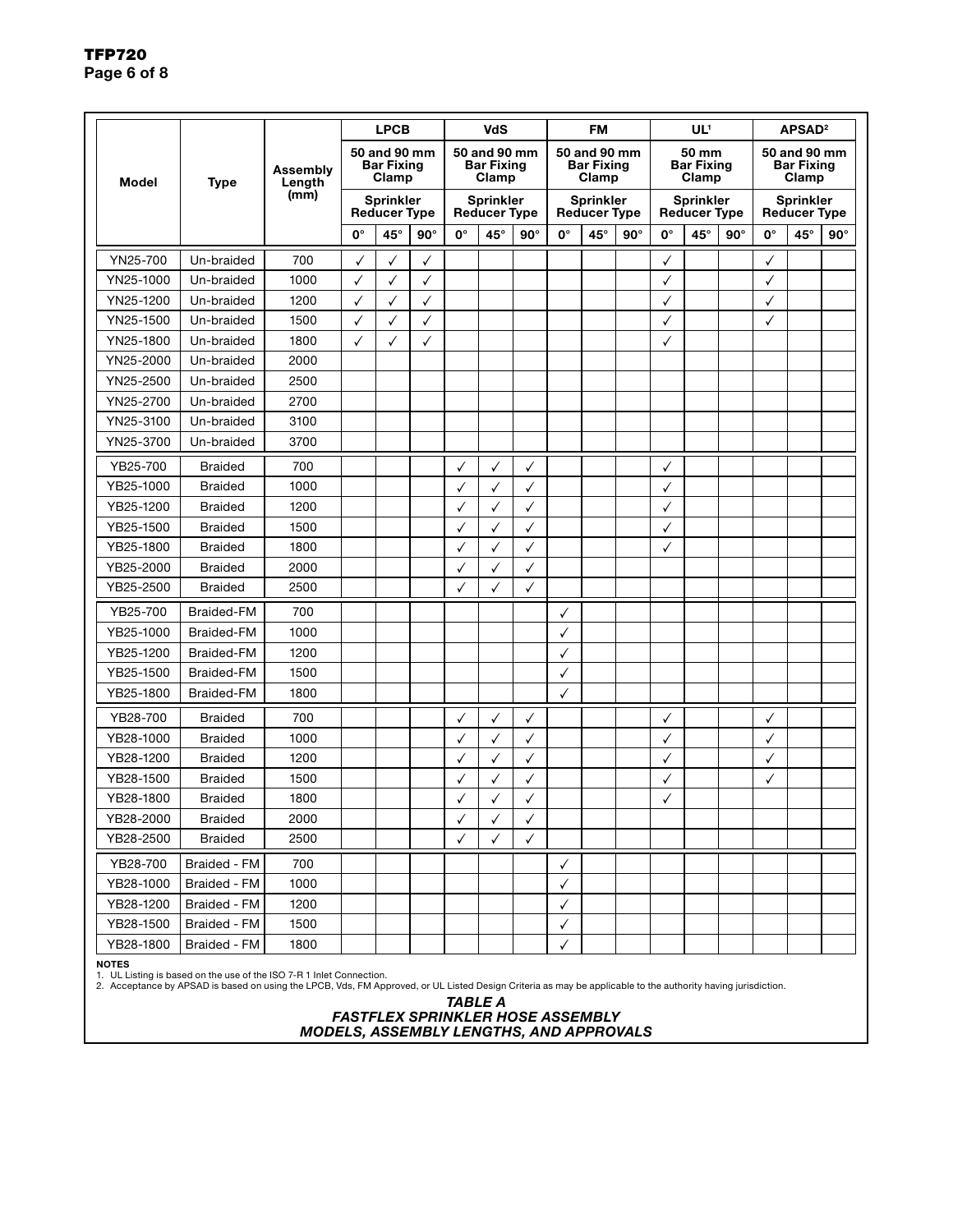

## *Installation*

The TYCO FASTFLEX Flexible Sprinkler Hose, as shown in Figure 1, must be installed in accordance with this section as follows:

### *NOTICE*

*FASTFLEX Flexible Sprinkler Hoses are intended only to connect sprinklers directly to system piping (Ref. Figure 1). FASTFLEX Sprinkler Hoses cannot be joined together to form longer hoses. Joining Flexible Hoses together creates an assembly with unknown performance that has not been accounted for in system calculations or safe product performance.*

Step 1. Review the Design Criteria section that applies to the Approval agency recognized by the authority having jurisdiction, as well as Figure 3 that provides installation guidance.

Step 2. Determine the approximate place where the sprinkler will be located. The Support Bar is 700 mm long and shall be mounted on the 600 mm width of the ceiling grid. The sprinkler should be located as close as possible to the center of the distance between ceiling grid T-bars.

Step 3. Slide the Reducer Bracket onto the Support Bar. Loosely attach the Reducer Bracket and the two Bar Fixing Clamps on the Support Bar and place the Bar Fixing Clamps such that the Support Bar crosses the location where the sprinkler will be located.

Step 4. Attach one end of the Flexible Hose onto the sprinkler reducer. Applying the wrench to the Slip Nut, and not to the Flexible Hose, tighten to a maximum torque of 35 N·m.

Step 5. Attach the Inlet Nipple on to the branch line. Ensure that the arrow is in the appropriate direction of flow to the sprinkler and to use pipe thread sealant at the connection to the branchline.

Attach one end of the Flexible Hose on to the Inlet Nipple. Applying the wrench to the Slip Nut, and not to the Flexible Hose, tighten to a maximum torque of 35 N·m. Do not twist the Flexible Hose.

Step 6. Bend the Flexible Hose into a curve(s) that locates the Sprinkler Reducer at the other end of the Flexible Hose in the area where the sprinkler will be located. The tube arc should not be twisted, and the arc should be as large and smooth as possible.

### *NOTICE*

*For minimum bend criteria, refer to the Design Criteria section that applies to the Approval agency recognized by the authority having jurisdiction.*

*A bend radius smaller than provided by the minimum bend criteria may adversely effect the friction loss specifications stated by the approval laboratory.*

For assembly lengths greater than 1800 mm, the Flexible Hose shall be supported to the structure to ensure that the maximum unsupported length does not exceed 1800 mm. In these cases, it is recommended that the tube be secured to a fixed mounting point every 600 mm, in order to provide a more stable installation.

Step 7. Insert the Sprinkler Reducer into the Reducer Bracket. Locate the Reducer Bracket and Sprinkler Reducer where the sprinkler will be, and loosely tighten the Butterfly Bolt on the Reducer Bracket.

Step 8. Attach the sprinkler to the Sprinkler Reducer. Put a wrench on the Sprinkler Reducer to counteract the tightening torque and prevent the Flexible Hose from twisting. Reference the sprinkler manufacturer's sprinkler data sheet for appropriate sprinkler tightening torque, sprinkler wrench, and other guidance.

Step 9. Verify that the Sprinkler Reducer is seated in the Reducer Bracket. Precisely locate the sprinkler in all three axes in accordance with the sprinkler manufacturer's data sheet. Tighten the Butterfly Bolts on the Bar Fixing Clamps and the Reducer Bracket. The tightening torque for the Bar Fixing Clamp fastener is 4,5 to 5,7 N·m, and the tightening torque for the Reducer Bracket fastener, is a minimum of 2,3 N·m.

Step 10. After tightening all the Butterfly Bolts, verify that the sprinkler is properly located in accordance with the manufacture's instructions. If not, loosen the Butterfly Bolts and readjust as required.

## *Care and Maintenance*

The TYCO FASTFLEX Flexible Sprinkler Hose must be maintained and serviced in accordance with this section.

Before closing a fire protection system control valve for inspection or maintenance work on the fire protection system that it controls, permission to shut down the effected fire protection system must first be obtained from the proper authorities and all personnel who may be affected by this action must be notified.

After placing a fire protection system in service, notify the proper authorities and advise those responsible for monitoring proprietary and/or central station alarms.

The owner is responsible for the inspection, testing, and maintenance of their fire protection system and devices in compliance with this document, as well as with the applicable standards of the authorities having jurisdiction. Contact the installing contractor or product manufacturer with any questions.

Automatic sprinkler systems are recommended to be inspected, tested, and maintained by a qualified Inspection Service in accordance with local requirements and/or national codes.